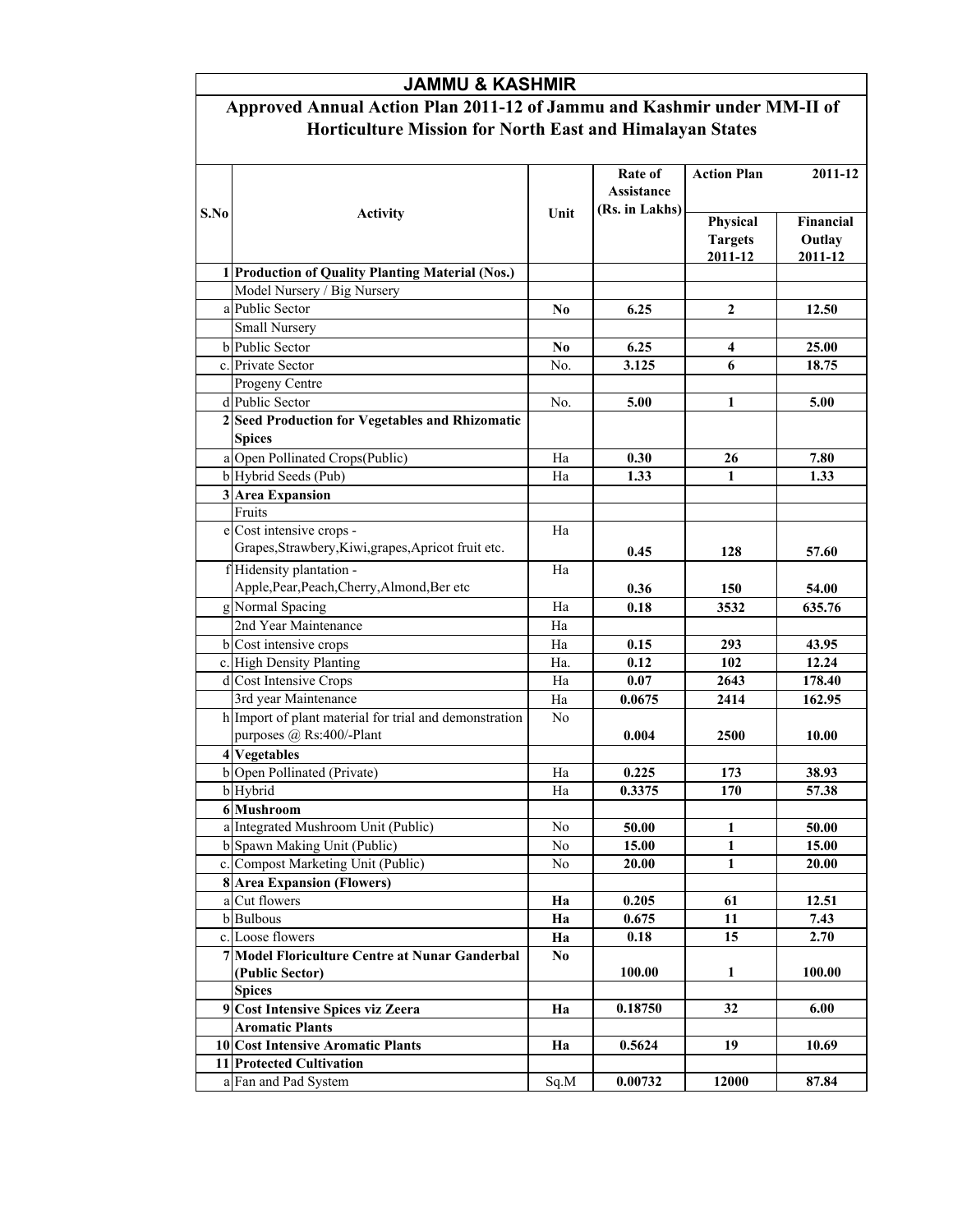|      |                                                                      |                | Rate of           | <b>Action Plan</b> | 2011-12          |
|------|----------------------------------------------------------------------|----------------|-------------------|--------------------|------------------|
|      |                                                                      |                | <b>Assistance</b> |                    |                  |
| S.No | <b>Activity</b>                                                      | Unit           | (Rs. in Lakhs)    |                    |                  |
|      |                                                                      |                |                   | Physical           | <b>Financial</b> |
|      |                                                                      |                |                   | <b>Targets</b>     | Outlay           |
|      |                                                                      |                |                   | 2011-12            | 2011-12          |
|      | Natural ventilation system                                           |                |                   |                    |                  |
|      | b Tubular structure                                                  | Sq.M           | 0.004675          | 15000              | 70.13            |
|      | c. Wooden Structure                                                  | Sq.M           | 0.002575          | 35000              | 90.13            |
|      | d Bamboo Structure                                                   | Sq.M           | 0.00              | 6000               | 11.25            |
|      | 12 Shade net Houses                                                  |                |                   |                    |                  |
|      | a Tubular structure                                                  | Sq.mtr         | 0.003             | 15000              | 45.00            |
|      | <b>b</b> Wooden Structure                                            | Sq.mtr         |                   |                    |                  |
|      |                                                                      |                | 0.00205           | 6000               | 12.30            |
|      | c. Bamboo Structure                                                  | Sq.mtr         | 0.00150           | 4000               | 6.00             |
|      | d Anti Bird / Anti Hail Net                                          | Sq.mtr         | 0.0001            | 37500              | 3.75             |
|      | Promotion of IPM/INM                                                 | Ha             | 0.01              | 500                | 5.00             |
|      | Disease forecasting unit (Public Sector)                             | unit           | 4.00              | $\mathbf{2}$       | 8.00             |
|      | <b>Organic Farming</b>                                               |                |                   |                    |                  |
|      | a Promotion of Organic Farming                                       | Ha             | 0.04              | 130                | 5.20             |
|      | b 2nd Year Organic Farming (2010-11)                                 | Ha             | 0.03              | 260                | 7.80             |
|      | c. Organic Certification                                             | Ha             | 1.50              | 7                  | 10.50            |
|      | Vermi Compost Unit                                                   |                |                   |                    |                  |
|      | b Permanent Structure                                                | N <sub>0</sub> | 0.30              | 312                | 93.60            |
|      | <b>Pollination support through Bee Keeping</b>                       |                |                   |                    |                  |
|      | a Bee Colonies                                                       | No             | 0.007             | 800                | 5.60             |
|      | <b>b</b> Bee Hives                                                   | No.            | 0.008             | 600                | 4.80             |
|      |                                                                      |                |                   |                    |                  |
|      | <b>14 Human Resource Development</b>                                 |                |                   |                    |                  |
|      | <b>Training to Farmers including women</b><br>a. Within the district |                |                   |                    |                  |
|      |                                                                      | No.            | 0.004             | 8000               | 32.00            |
|      | b. within the state                                                  | No.            | 0.00750           | 8000               | 60.00            |
|      | c. outside the state                                                 | No.            | 0.01              | 4500               | 45.00            |
|      | Exposure Visit for the farmers including women                       |                |                   |                    |                  |
|      | d Within the district                                                | No.            | 0.00250           | <b>1100</b>        | 2.75             |
|      | e within the state                                                   | No.            | 0.003             | 1600               | 4.80             |
| f    | outside the state                                                    | N <sub>o</sub> | 0.006             | 1650               | 9.90             |
|      | <b>Training /Study tour of Technical Officers/Field</b>              |                |                   |                    |                  |
|      | functionaries involved in implementation of the                      |                |                   |                    |                  |
| g    | scheme at Central/State level including Women                        |                |                   |                    |                  |
|      |                                                                      |                |                   |                    |                  |
|      | Within State 4 day @ Rs:200/ per day per                             |                |                   |                    |                  |
|      | h participant + Plus TA/DA @ Rs:1000/- per day                       |                |                   |                    |                  |
|      | per participant.                                                     | N <sub>0</sub> | 0.002             | 1200               | 2.40             |
|      | Study tour /training for 7 days in progressive                       |                |                   |                    |                  |
|      | States/Units(group of minimum 5 participants                         |                |                   |                    |                  |
|      | i including women @ Rs:650//day/participant +                        |                |                   |                    |                  |
|      | TA/DA @ Rs:2000/day/participant                                      |                |                   |                    |                  |
|      |                                                                      | N <sub>0</sub> | 0.00650           | 2200               | 14.30            |
|      | Outside India Participant                                            | N <sub>0</sub> | 5.00              | 4                  | 20.00            |
|      | <b>Information dissemination through</b>                             |                |                   |                    |                  |
|      | 15 publicity, printed, literature etc and local                      |                |                   |                    |                  |
|      | advertisement @ Rs:0.40 lakh/Block                                   | No.            | 0.40              | 72                 | 28.80            |
|      | 19 Project Management including additional                           |                |                   |                    |                  |
|      | manpower, project preparation cost, institutional                    |                |                   |                    |                  |
|      | strengthening, hire of vehicles, hardware, sofware                   | Project        |                   |                    |                  |
|      | etc.                                                                 | based          |                   |                    | 39.70            |
|      |                                                                      |                | Rate of           | <b>Action Plan</b> | 2011-12          |
|      |                                                                      |                | Assistance        |                    |                  |
|      |                                                                      |                | (Rs. in Lakhs)    |                    |                  |